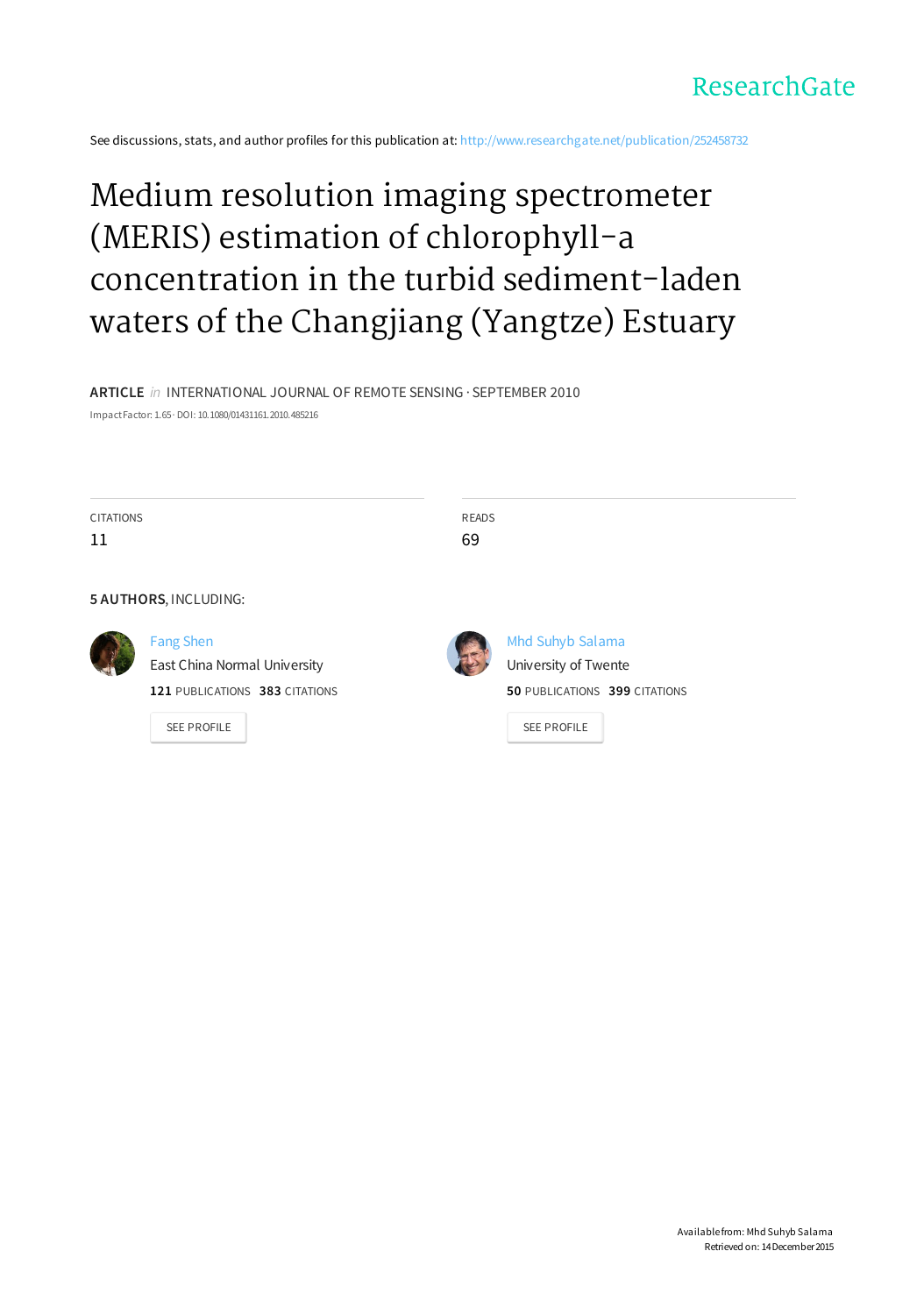

# Medium resolution imaging spectrometer (MERIS) estimation of chlorophyll-a concentration in the turbid sediment-laden waters of the Changjiang (Yangtze) Estuary

# FANG SHEN\*†, YUN-XUAN ZHOU†, DAO-JI LI†, WEI-JIAN ZHU† and MHD SUHYB SALAMA‡

†State Key Laboratory of Estuarine and Coastal Research, East China Normal University, Shanghai 200062, China

‡International Institute for Geo-information Science and Earth Observation, Enschede 7500AA, The Netherlands

Satellite estimation of chlorophyll- $a$  (Chl- $a$ ) concentration in the Changjiang Estuary is challenging for ocean-colour retrieval algorithms. The Changjiang Estuary is characterized by suspended-sediment-dominated waters in the mouth and optically complex case 2 waters offshore of the mouth. Satellite ocean-colour products show that high-sediment loads of estuarine waters can cause overestimations or invalid flags of Chl-a concentration. A synthetic chlorophyll index (SCI) was designed for extracting chlorophyll information and for minimizing the influence of sediments on the remote-sensing reflectance spectrum. An SCI algorithm, a quadratic polynomial function of the SCI versus Chl-a concentration, was applied to the estimation of Chl-a concentration from Medium Resolution Imaging Spectrometer (MERIS) images. The overestimation of Chl-a concentration was corrected. The SCI algorithm has applications for MERIS estimation of Chl-a concentration in turbid waters with a moderate to high suspended-sediment concentration.

# 1. Introduction

Remote sensing is an effective and convenient technique for synoptic monitoring of the health of coastal and marine ecosystems. Chlorophyll-a (Chl-a) concentration and primary production in oceanic waters (i.e. case 1 waters) can be estimated using satellite data from ocean-colour sensors (e.g. the Sea-viewing Wide Field-of-view Sensor (SeaWiFS), the Moderate Resolution Imaging Spectroradiometer (MODIS) and the Medium Resolution Imaging Spectrometer (MERIS)) (IOCCG 2006, Dasgupta et al. 2009). However, satellite estimation of Chl-a concentration is still difficult for coastal waters, where there are optically complex constituents consisting primarily of suspended-sediment matter, coloured dissolved organic matter (CDOM) and phytoplankton (i.e. case 2 waters) (IOCCG 2000). Although the current generation of satellite ocean-colour sensors has a number of wavebands in the visible spectral range, for case 2 water constituents and concentrations, it is still difficult to develop retrieval algorithms using remote-sensing signals because the water constituents vary independently.

Remote-sensing reflectance in the blue and green parts of the spectral range, as used for developing SeaWiFS and MODIS algorithms of Chl-a estimates for case 1 waters (O'Reilly et al. 1998), can affect estimates for case 2 waters because of CDOM and tripton absorptions (IOCCG 2000, Cannizzaro and Carder 2006). Thus, when applied

<sup>\*</sup>Corresponding author. Email: fshen@sklec.ecnu.edu.cn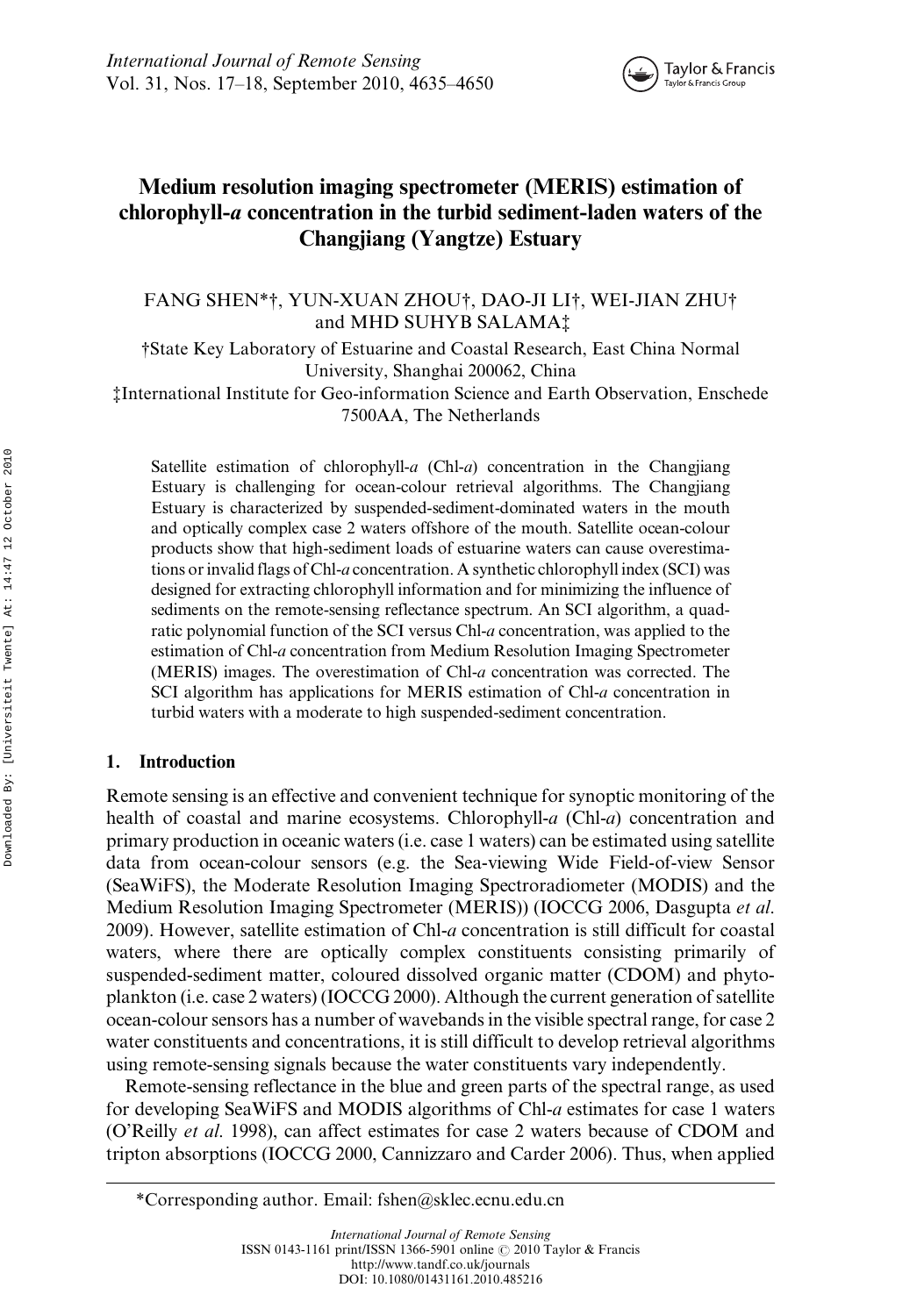to case 2 waters, the algorithm of blue-to-green ratios of remote-sensing reflectance can produce large biases in the Chl-a estimate. Recent efforts have modified existing, or developed new, algorithms for case 2 waters. The bio-optical GSM01 algorithm, implemented in the SeaDAS software package, was modified for MODIS Chl-a estimation of Canadian case 2 waters (Komick et al. 2009) and the Dutch Lakes (Salama et al. 2009). The blue-to-green reflectance ratio being shifted to the near-infrared (NIR) to red reflectance ratio using SeaWiFS and MODIS data (Dall'Olmo and Gitelson 2005, 2006, Gitelson et al. 2007) and MERIS data (Gons et al. 2008) was proposed for Chl-a estimates of turbid productive waters. The MERIS case 2 waters processor (C2P) (Doerffer and Schiller 2008), a plug-in module of Beam VISAT 4.5 (http://www.brockmann-consult.de/beam), was designed for case 2 waters application based on a neuralnetwork inversion scheme for MERIS Chl-a estimation (Doerffer and Schiller 2007).

The Changjiang Estuary presents challenges for satellite Chl-a estimation because of its high suspended-sediment concentrations (SSCs). Morel and Bélanger (2006) designated it as case 2S water, i.e. sediment-laden turbid waters (rather than yellowsubstance-dominated water). Remote-sensing reflectance is enhanced in case 2S waters because of increased scattering (rather than absorption), which affects the whole spectral range (Morel and Bélanger 2006). The increased reflectance can mask the spectral features of chlorophyll causing errors in the Chl-a estimate. Woźniak and Stramski (2004) reported that using the algorithm of blue-to-green ratios of remotesensing reflectance can produce Chl-a overestimates from 50% to 2000%, when the SSC is 1 mg  $l^{-1}$  and the Chl-a is 0.05 mg m<sup>-3</sup>. Likewise, in the Changjiang Estuary, the results shown in §3.5 indicate that the MERIS-derived Chl-a with the C2P would be overestimated when the SSC is above 50 mg  $l^{-1}$ , as compared with the *in situ* Chl-*a*.

The objective of this study is to improve the accuracy of MERIS Chl-a estimates of sediment-laden water. Because of the invalid flag or overestimation of Chl-a for turbid waters that results from application of SeaWiFS, MODIS or MERIS standard oceancolour algorithms, a new method is required for Chl-a estimates from satellite data in the presence of moderate or high SSCs. This will improve understanding of satellite monitoring of estuarine and coastal ecosystem variability and warnings of algal blooms.

#### 2. Data collection and methods

# 2.1 Study area

The Changjiang River drainage area is about  $1.8 \times 10^6$  km<sup>2</sup>, which includes several metropolises (e.g. Chongqing, Wuhan and Shanghai), and it has a mainly agricultural economy. A large amount of material is carried by the river into the Changjiang Estuary and the East China Sea. Shen (1991) reported the annual river flux and sediment loads at  $9.03 \times 10^{11}$  m<sup>3</sup> and  $4.14 \times 10^8$  tonnes, respectively and the annual fluxes of dissolved inorganic nitrogen (DIN), phosphorus  $(PO<sub>4</sub>-P)$  and silicon (SiO<sub>3</sub>-Si) were 7.84  $\times$  10<sup>5</sup>, 1.51  $\times$  10<sup>4</sup> and 2.22  $\times$  10<sup>6</sup> tonnes, respectively. During a single large flood in 1998, the total nitrogen (TN) and DIN fluxes reached 2.85  $\times$  10<sup>6</sup> and  $1.75 \times 10^6$  tonnes, respectively (Shen 2004). With rapid developments in the economy and the strong effects of anthropogenic activity in the drainage area, nutrient loadings into the Changjiang Estuary have increased dramatically in the last two decades because of increased sewage discharge, overuse of agriculture fertilizers and industrial effluents (Gao and Song 2005). Consequently, algal blooms are common in the Changjiang Estuary and the adjacent East China Sea (e.g. a range of  $30^{\circ}$   $30'$  -32°  $00'$  N latitude and  $122^{\circ}15'$  -123°15' E longitude). Serious eutrophication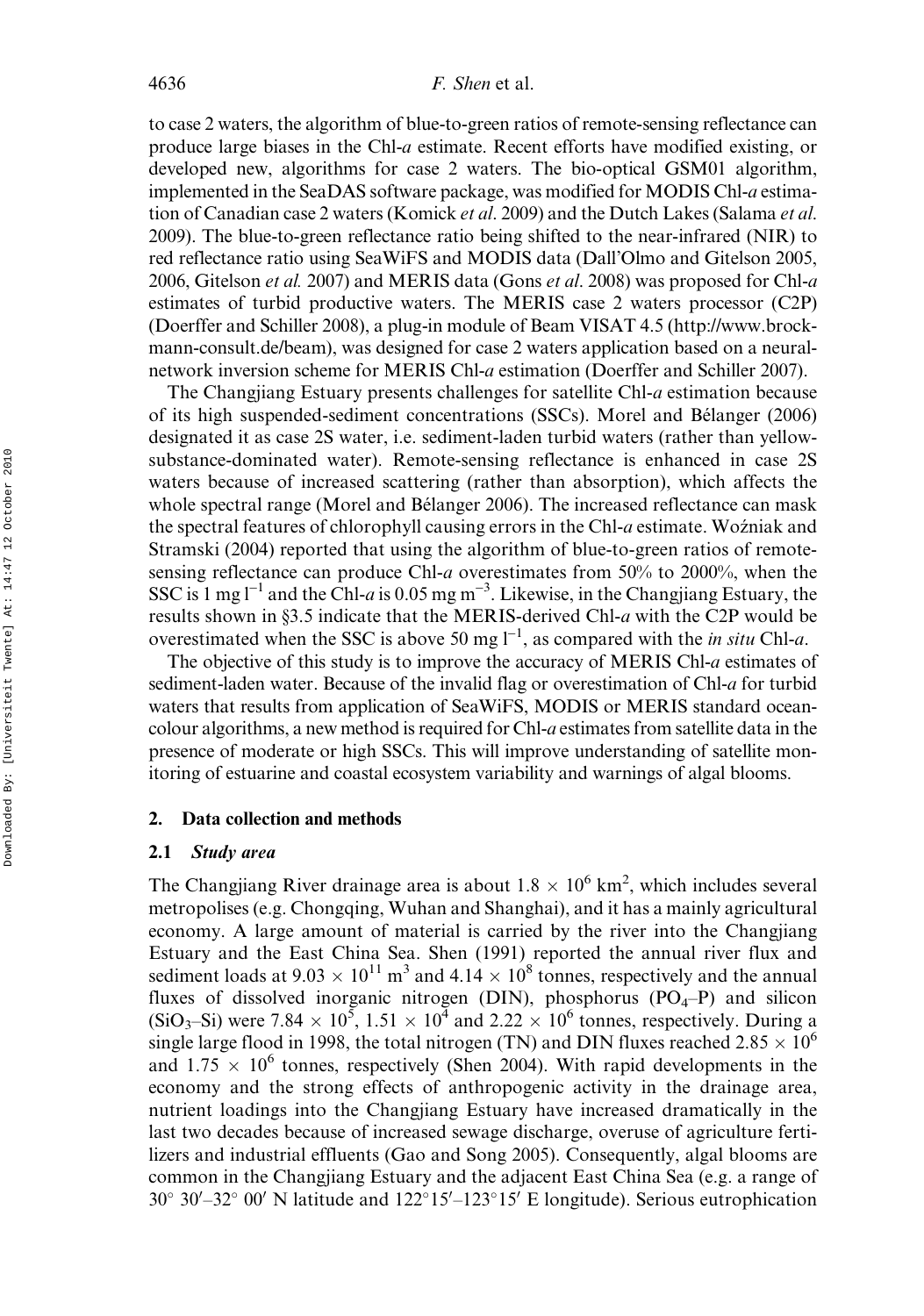caused by high nutrient loadings in the area has led to a change in the species composition, food-chain structure and element cycling in the marine ecosystem (Gao and Song 2005).

The Changjiang Estuary is characterized by highly turbid waters; it has complex hydrodynamics and seasonal discharges of sediment. The SSC ranges from 20 mg  $I^{-1}$ (i.e. offshore of the mouth) to 2500 mg  $l^{-1}$  or more (e.g. in the turbidity maximum zone; Li et al. 1994). In the mouth of the estuary (i.e.  $122^{\circ}$  15' E longitude riverwards), the mean SSC range is 100–300 mg  $l^{-1}$  (He *et al.* 1999, Kong *et al.* 2006), and the water is typically turbid sediment-dominated case 2 waters. Offshore of the mouth (i.e. from the turbidity front to the riverine plume front seawards), the SSC sharply decreases to less than 100 mg  $l^{-1}$ , with a mean value of 20–50 mg  $l^{-1}$ , and the water is typically optically complex case 2 waters with various constituents including phytoplankton, CDOM and mineral particles.

The turbidity front dividing line moves riverwards and seawards with the alternation of the spring–neap tidal cycle and flood–ebb tide. Optically, the waters have a clear distinction, i.e. the sediment-dominated case 2 water in the 'A' zone and the multicomponent case 2 water in the 'B' zone (see figure 1).



Figure 1. Sketch map of optically separated waters in the Changjiang Estuary. The turbidity front dividing line (red line) optically separates the waters into the sediment-dominated waters ('A' zone) and the multicomponent case 2 water ('B' zone). The SSC image is derived from MERIS full-resolution data on 25 April 2008 using an algorithm described in Shen et al. (in press).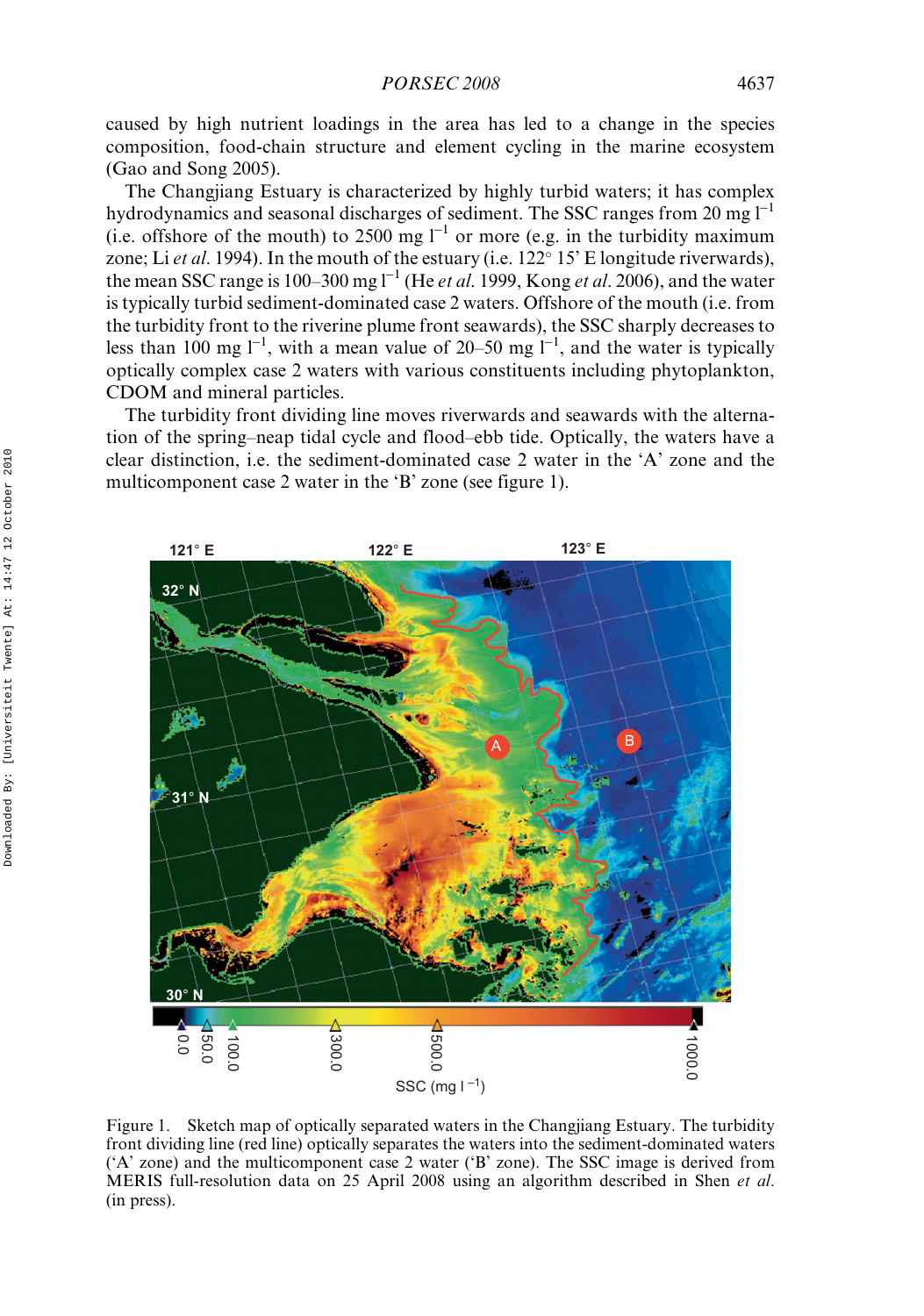# 2.2 In situ datasets

In situ datasets were collected on cruises in the Changjiang Estuary and the adjacent coastal sea during the early spring and summer seasons of 2008. The early spring cruise from 22 April to 1 May comprised 57 stations from  $29.5^{\circ}$  -32.0° N latitude and  $121.5^{\circ}$ –124.0° E longitude (see figure  $2(a)$ ). The summer cruise from 3 to 6 August comprised 31 stations from  $30.9^{\circ} - 31.4^{\circ}$  N latitude and  $121.5^{\circ} - 123.1^{\circ}$  E longitude (see figure 2(b)). In situ Chl-a for the early spring dataset was generally lower (i.e.  $\sim$  < 3 mg m<sup>-3</sup>) than that for the summer dataset, possibly because of the limited riverine discharges in the dry season and low temperatures in the early spring. In situ, abovewater radiometric measurements were limited to when weather conditions (e.g. wind speed and sunlight) were suitable, and were conducted concurrently with sampling of the water surface at 20 stations during the spring cruise and at 23 stations during the summer cruise. In situ SSC and Chl-a were determined in the laboratory by analyses of simultaneously collected water samples.

# 2.3 Remote-sensing reflectance from radiometric measurements

Remote-sensing reflectance  $(R_{rs})$  was defined as  $R_{rs} = \frac{L_w(\lambda)}{E_d(0^+)}$  (Carder *et al.* 1993, Mobley 1999), where  $E_d(0^+)$  is the downwelling irradiance just above the sea surface and  $L_w(\lambda)$  is the directional water-leaving radiance. Both of these were obtained from the above-surface radiometric measurements according to the NASA protocol of optical measurements (NASA 2003), using the ASD Field spectroradiometer (http://www.asdi.com). The approach for the measurements can be seen in further detail in Lee et al. (1996) and Mobley (1999).

# 2.4 Laboratory analysis

At all stations, chlorophyll concentrations were determined using the fluorometric method. In situ water samples were immediately filtered through 0.7 $\mu$ m Whatman GF/F glass-fibre filters. The filters with the material retained were stored in liquid nitrogen and then transferred to the laboratory for Chl-a concentration analysis. A Hitachi F-2500 fluorescence spectrophotometer was used for measuring and calculating Chl-a concentration in the laboratory according to the JGOFS standard protocol



Figure 2. Isoline maps of the spatial distribution of ship-derived chlorophyll-a concentrations (Chl-a) in the Changjiang Estuary. The Chl-a data were collected during (a) spring  $(22$  April–1 May 2008) and (b) summer (3–6 August 2008) cruises. The solid triangle symbols denote in situ stations.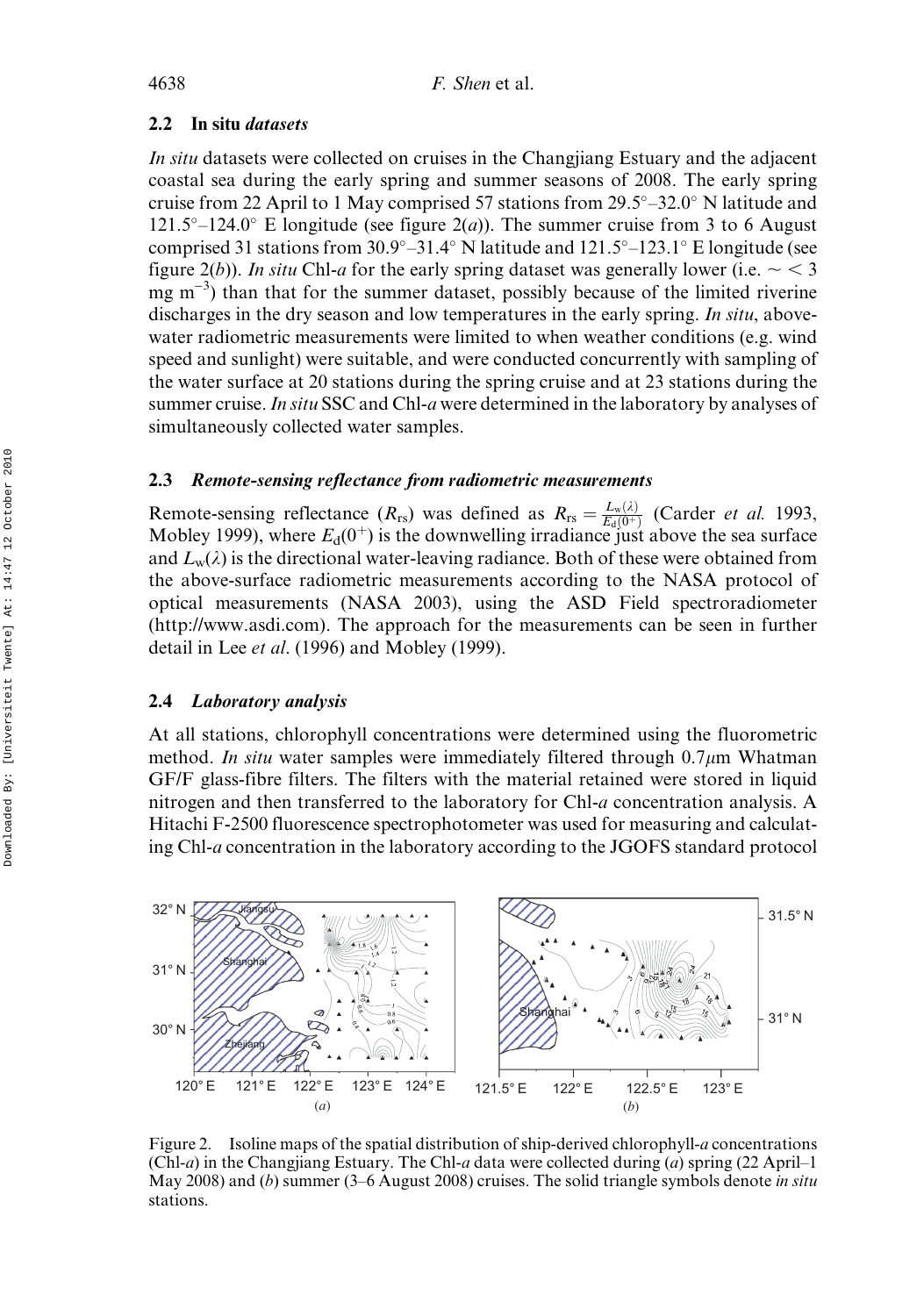for measurement of chlorophyll (JGOFS 1998) and the Ocean Optics Protocols for Satellite Ocean Colour Sensor Validation (Trees et al. 2003).

The magnitude of the SSC was determined gravimetrically in the laboratory by filtering the water sample on a 0.7  $\mu$ m Whatman GF/F glass-fibre filter pre-weighted. The filter was rinsed with Milli-Q water to remove salts, dried and then reweighed on a high-precision balance.

#### 2.5 MERIS data

MERIS data have deliverable level 1b and level 2 products for users after processing via the ground service segments. MERIS level 1b products include radiances at topof -atmosphere (TOA). MERIS level 2 products include atmospherically corrected normalized surface reflectance and ocean-colour products, including total susp (total suspended matter dry weight concentration) and algal\_2 (Chl-a concentration over case 2 waters). However, the MERIS level 2 images of algal\_2 and normalized surface reflectance at all wavebands for the highly turbid estuary (around 122.6° E longitude riverwards) were flagged as 'invalid'. As an extension of the regional case 2 waters products, the C2P on MERIS level 1b TOA radiances can produce new non-flagged water-leaving radiance reflectance and ocean-colour products for the estuary.

MERIS level 1b images covering the study area for 2008, with full and reduced resolution (FR and RR), were collected. During the two ship campaigns, coincident cloud-free images of MERIS overpasses on 25 April and 5 August were available.

# 2.6 Algorithm development

The MERIS NIR to red reflectance ratio can be correlated with Chl-a for turbid productive waters (i.e. Chl- $a > 4$  mg m<sup>-3</sup>) (Gons *et al.* 2008). However, for case 2S waters, the ratio algorithm would introduce errors to the Chl- $a$  estimation that are probably caused by sediment scattering in the NIR part of the spectral range when the SSC level is high. Fluorescence line height (FLH) is an index that is better associated with Chl-*a* in coastal waters (Gower and Borstad 2004). However, the FLH is poorly related to the Chl-a in our case (see figures  $5(a)$  and  $5(b)$ ). Therefore, developing a new algorithm of extracting Chl- $a$  for this case is an urgent need. The new algorithm is based on MERIS water-leaving radiance reflectance (i.e. remote-sensing reflectance) products by the C2P.

A synthetic chlorophyll index (SCI) was developed for extracting chlorophyll information and minimizing the sediment influence from the remote-sensing reflectance spectrum. The SCI takes the variability of spectral reflectance features of chlorophyll and sediment into account synthetically. We introduced two parameters,  $H_{\text{chl}}$  and  $H_{\Delta}$ , for the SCI. The  $H_{\text{chl}}$  was used a proxy for the chlorophyll pigments, and it was calculated by the following formula:

$$
H_{\rm chl} = \left[ R_{\rm rs}(\lambda_4) + \frac{\lambda_4 - \lambda_3}{\lambda_4 - \lambda_2} (R_{\rm rs}(\lambda_2) - R_{\rm rs}(\lambda_4)) \right] - R_{\rm rs}(\lambda_3). \tag{1}
$$

If the wavelengths,  $\lambda_2$ ,  $\lambda_3$  and  $\lambda_4$ , are given MERIS bands 620, 665 and 681 nm, respectively, the formula can be simplified with the weighted sum to:

$$
H_{\rm chl} = (0.74 R_{\rm rs}(681) + 0.26 R_{\rm rs}(620)) - R_{\rm rs}(665),
$$
  
\n
$$
H_{\rm chl} < 0, \text{ if and only if } R_{\rm rs}(665) > 0.74 R_{\rm rs}(681) + 0.26 R_{\rm rs}(620).
$$
 (2)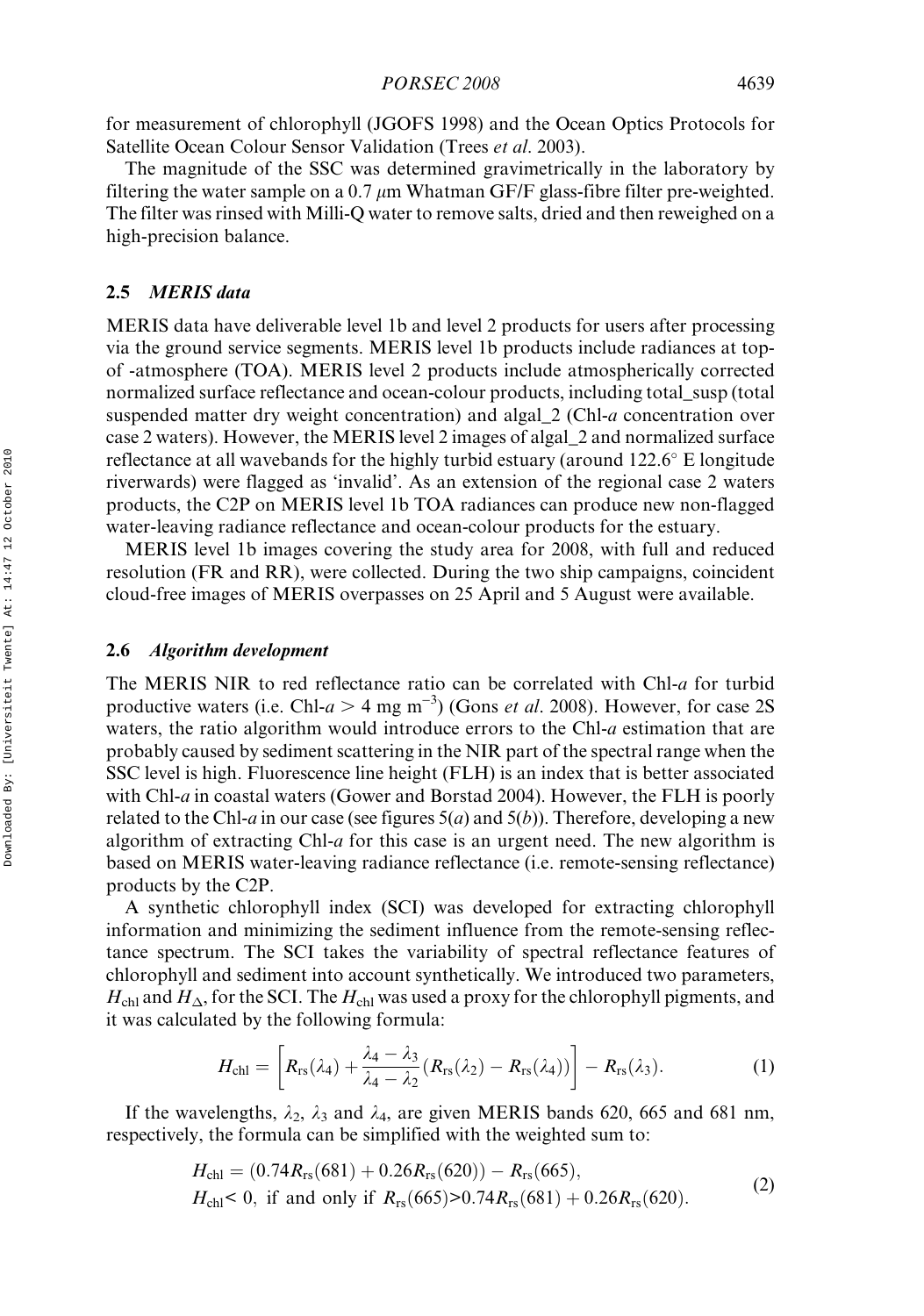

Figure 3. Sketch map of the synthetic chlorophyll index (SCI) designed by modelling of remote-sensing reflectance  $(R_{rs})$  and chlorophyll-a concentration (Chl-a).  $H_{\text{ch}}$  is a measure of the distinct absorption dip of the reflectance spectrum at the MERIS band 665 nm below (positive) and above (negative) the baseline connecting the  $R_{rs}$  at MERIS bands 620 and 681 nm (620 and 681 nm are reference wavebands).  $H_{\Delta}$  is the relative height of  $R_{rs}$  at 620 nm below (negative) and above (positive) the baseline (two reference wavebands: 560 and 681 nm).

Equation (2) defines  $H_{\text{ch1}}$  as a measure of the distinct absorption dip of the reflectance spectrum at the MERIS band 665 nm below (positive) and above (negative) the baseline connecting  $R_{rs}$  at MERIS bands 620 nm and 681 nm (the two bands 620 and 681 nm are reference bands) (see figure 3). By avoiding maximum absorption of the CDOM in the blue part of the spectral range and assuming that the CDOM absorption at wavelengths larger than 555 nm is negligible,  $R_{rs}$  at 620, 665 and 681 nm is affected by phytoplankton in the absence of sediment.  $R_{rs}$  at 665 nm is minimal due to maximum absorption by chlorophyll pigments. In this case,  $R_{rs}$  at 665 nm is generally below the baseline, leading to positive  $H_{\text{chl}}$  (+). A negative  $H_{\text{chl}}$  (-) can be interpreted as a lack of chlorophyll pigments, or the presence of high SSCs.

Another parameter,  $H_{\Delta}$ , is introduced into the function of the SCI as a correction factor for  $H_{\text{chl}}$  in the presence of mid- or high-sediment loads.  $H_{\Delta}$  was using:

$$
H_{\Delta} = R_{rs}(\lambda_2) - \left[ R_{rs}(\lambda_4) + \frac{\lambda_4 - \lambda_2}{\lambda_4 - \lambda_1} (R_{rs}(\lambda_1) - R_{rs}(\lambda_4)) \right].
$$
 (3)

If the wavelengths,  $\lambda_1$ ,  $\lambda_2$  and  $\lambda_4$ , are given MERIS bands 560, 620 and 681 nm, respectively, the formula can be simplified with a weighted sum to:

$$
H_{\Delta} = R_{rs}(620) - 0.5(R_{rs}(560) + R_{rs}(681)),
$$
  
\n
$$
H_{\Delta} < 0
$$
 if and only if  $R_{rs}(620) < 0.5R_{rs}(560) + 0.5R_{rs}(681).$  (4)

 $H_{\Delta}$  is the relative height of  $R_{rs}$  at 620 nm below (negative) and above (positive) the baseline (two reference wavebands: 560 and 681 nm) (see figure 3). By assuming that absorptions of water constituents at 560, 620 and 681 nm are minimal,  $H_\Delta$  fluctuation is attributed to the effects of scattering by the total particulates.

The study in Shen *et al.* (in press) indicated that the sensitivity of  $R_{rs}$  to the SSC can be displaced from a shorter to a longer wavelength with increasing SSC.  $R_{rs}$  at the MERIS band 620 nm is more sensitive to the moderate SSC ranging from 20 to 80 mg  $I^{-1}$  than at other bands. In this range of SSC, the  $R_{rs}$  spectrum is modulated by equivalent spectral features of both the sediment and chlorophyll, leading to a larger bias in the Chl-a estimation that is caused by mixed  $R_{rs}$  spectral signatures. The  $R_{rs}$  spectrum is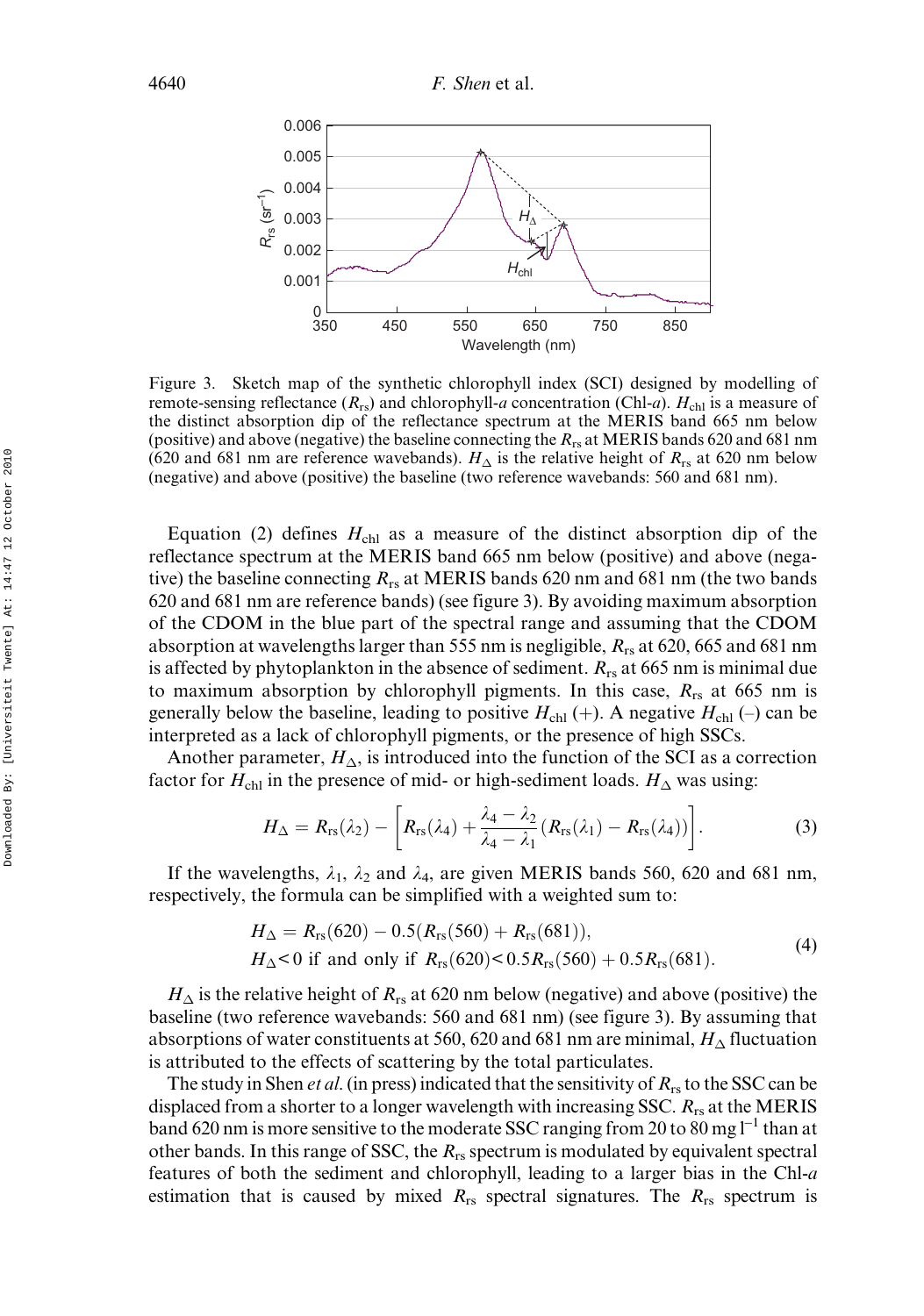dominated by the spectral characteristics of the chlorophyll pigments in the case of low SSC levels (e.g.  $\leq 20$  mg l<sup>-1</sup>) and by the characteristics of the sediment in the case of high SSC levels (e.g.  $> 100$  mg l<sup>-1</sup>). We inferred that Chl-a estimation from mixed or sediment-dominant  $R_{rs}$  spectra would introduce larger errors because of interference of the spectral signatures of sediment in the presence of moderate or high SSC, if the effects of  $H_{\Delta}$  on the Chl-a estimation were not considered.

Therefore, the SCI, a synthetic index that links the  $H_{\text{chl}}$  and  $H_{\Delta}$  parameters, was defined simply as:

$$
SCI = H_{\text{chl}} - H_{\Delta}.
$$
 (5)

The SCI is a function of the difference of both variables. The SCI should be a significant function of Chl-a, if the functions of  $H_{\text{chl}}$  versus Chl-a and  $H_{\Delta}$  versus Chl-a exist.

It seems likely that  $H_{ch}$  could have a strong relationship with Chl-a. Thus, the SCI was interpreted as a corrected  $H_{\text{chl}}$  to suppress the influence of the sediment. For instance, assuming Chl-a is fixed,  $H_{\text{chl}}$ , being the relative height (distance from  $R_{\text{rs}}$  at 665 nm to the baseline connecting  $R_{rs}$  at 620 and 681 nm), will increase if  $R_{rs}$  at 620 nm increases with increasing SSC. Thus, if only the function of  $H_{\text{ch}}$  versus Chl-a is used to estimate Chl-a, the increase in  $H_{\text{chl}}$  would lead to Chl-a overestimation of turbid water. Corresponding to the increase in  $H_{\text{chl}}$ ,  $H_{\Delta}$  will also increase because of an increase in  $R_{rs}$  at 620 nm. Thus, the subtraction of  $H_{\Delta}$  from  $H_{ch}$  balances out the effect due to the increased SSC, thereby ensuring that the output from SCI is unaffected by the increased  $R_{rs}$  at 620 nm due to scattering by suspended particles.

For the presence of blue-green algae in waters,  $R_{rs}$  at 620 nm will decrease because of the effect of absorption by phycocyanin; the  $H_{\text{chl}}$  (+) value will reduce and the absolute value of  $H_{\Delta}$  (-) will increase. Therefore, negative  $H_{\Delta}$  (-) becomes a compensating factor for the decrease in  $H<sub>chl</sub>(+)$  in the calculation of SCI, and the SCI value also does not change in this case.

#### 3. Results

# 3.1 In situ SSC and Chl-a

Statistical parameters for the in situ data are listed in table 1. The in situ Chl-a showed seasonal and spatial variation. Figure  $2(a)$  showed that the *in situ* Chl-*a* values ranged from 0.03 to 3.10 mg  $m^{-3}$  for the 34 stations from the early spring cruise. Out of these stations, 58.8% had Chl- $a < 1$  mg m<sup>-3</sup>, and 41.2% had Chl-a ranging from 1 to 3.1 mg  $m^{-3}$ . In contrast, the Chl-a values ranged from 0.88 to 31.5 mg m<sup>-3</sup> (mean value of 6.76) mg m<sup>-3</sup>) for the 29 stations from the summer cruise (figure 2(b)). Out of these stations, 75.9% had Chl-a ranging from 0.88 to 10 mg m<sup>-3</sup>, and 24.1% had Chl-a above 10 mg m<sup>-3</sup>. Spatially, *in situ* Chl-*a* was higher in the 'B' zone than in the 'A' zone. During summer, the observed Chl-a was an order of magnitude or more higher in the 'B' zone than in the 'A' zone (table 1). The results implied that temperature and turbidity played a role in the spatial distribution of Chl-a. Low temperature and high turbidity (e.g. SSC  $> 100$  mg  $\overline{1}^{-1}$ ) in the mouth could limit algal growth; low Chl-a values (i.e. below 1 mg m<sup>-3</sup>) were observed during the early spring campaign. In contrast, high temperatures during the summer and relatively lower turbidity offshore of the mouth, could promote algal blooms; high Chl-a (i.e. above 10 mg m<sup>-3</sup>) was observed during the summer campaign.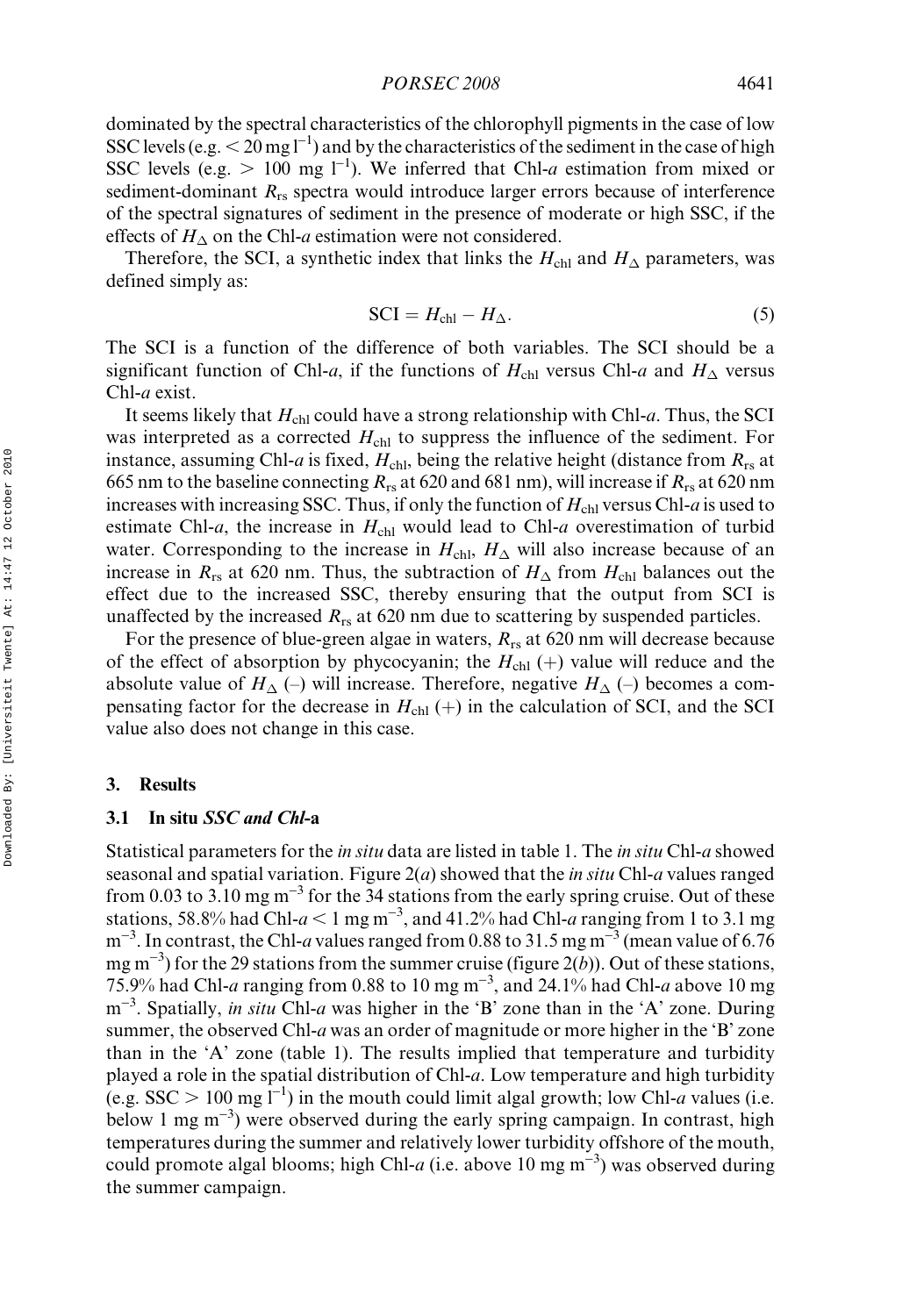Table 1. In situ datasets obtained from two cruises in the Changjiang Estuary during the early spring and the summer seasons of 2008. The 'A' zone is characterized by turbid sediment waters and the 'B' zone by optically complex case 2 waters. Statistical parameters such as the minimum, maximum, median, mean and standard deviation (SD) of the *in situ* data are listed.

| Survey date | Location | Data                           | Minimum | Maximum | Median | Mean   | <b>SD</b> |
|-------------|----------|--------------------------------|---------|---------|--------|--------|-----------|
| April 2008  | 'A' zone | Chl-a (mg m <sup>-3</sup> )    | 0.06    | 2.50    | 0.27   | 0.57   | 0.86      |
|             |          | SSC $(mg l^{-1})$              | 24.30   | 264.50  | 211.20 | 149.69 | 109.37    |
|             | 'B' zone | Chl- $a$ (mg m <sup>-3</sup> ) | 0.03    | 3.10    | 0.84   | 1.02   | 0.81      |
|             |          | SSC $(mg l^{-1})$              | 6.20    | 26.20   | 15.60  | 15.78  | 4.51      |
| August 2008 | 'A' zone | Chl-a (mg m <sup>-3</sup> )    | 0.88    | 6.31    | 1.66   | 2.09   | 1.38      |
|             |          | $SSC (mg l^{-1})$              | 62.20   | 543.80  | 128.80 | 211.88 | 172.76    |
|             | 'B' zone | Chl-a $(mg m^{-3})$            | 4.69    | 31.50   | 17.75  | 16.31  | 9.08      |
|             |          | $SSC$ (mg $l^{-1}$ )           | 48.40   | 112.90  | 63.30  | 78.76  | 28.98     |

# 3.2 Patterns of remote-sensing reflectance spectra

The patterns of remote-sensing reflectance spectra measured from all stations during the two cruises showed large variability because of the diverse water constituents and variable concentrations. Figure 4 showed that the reflectance in the blue part of the spectral range basically tended to be low due to absorptions by CDOM and tripton. The fluctuations of the spectra were significant in the green and red parts in the presence of chlorophyll pigments. The reflectance peaks can shift from 490 or 510 nm for low Chl-a waters (see the spectra curves crossed by the dotted ellipse in figure  $4(a)$ ) to  $\sim$  570 nm for moderate and high Chl-a waters (see the spectra curves crossed by the dashed ellipse in figures  $4(a)$  and  $4(b)$ , and by the dashed-dotted ellipse in figure  $4(b)$ ). The  $R_{rs}$  spectra have a large trough at 670 nm (i.e. the peak of Chl-a absorption); the depth of the trough (i.e. the depth of Chl-a absorption) is significant for the manifestation of Chl-a (see the spectra curves crossed by the dashed-dotted ellipse in figure  $4(b)$ ).

The patterns showed sensitivity to SSC variation. Scattering caused by the sediment significantly influenced the amplitude of the reflectance spectrum in the whole visible and NIR spectral ranges (see the spectra curves crossed by the solid-line ellipse in



Figure 4. Examples of *in situ* remote-sensing reflectance spectra patterns from  $(a)$  the spring and (b) the summer datasets. The spectral curves crossed by the solid-line ellipses in (a) and (b) represent waters with high SSC (i.e.  $> 100$  mg  $l^{-3}$ ); the curves crossed by the dashed ellipse in both of (*a*) and (*b*) represent water with Chl-*a* below 5 mg m<sup>-3</sup>; the curves crossed by the dotted ellipse in (a) represent waters with low chlorophyll and sediment; the curves crossed by the dashed-dotted ellipse in (b) represent algal blooming waters with Chl-a above 10 mg m<sup>-3</sup>.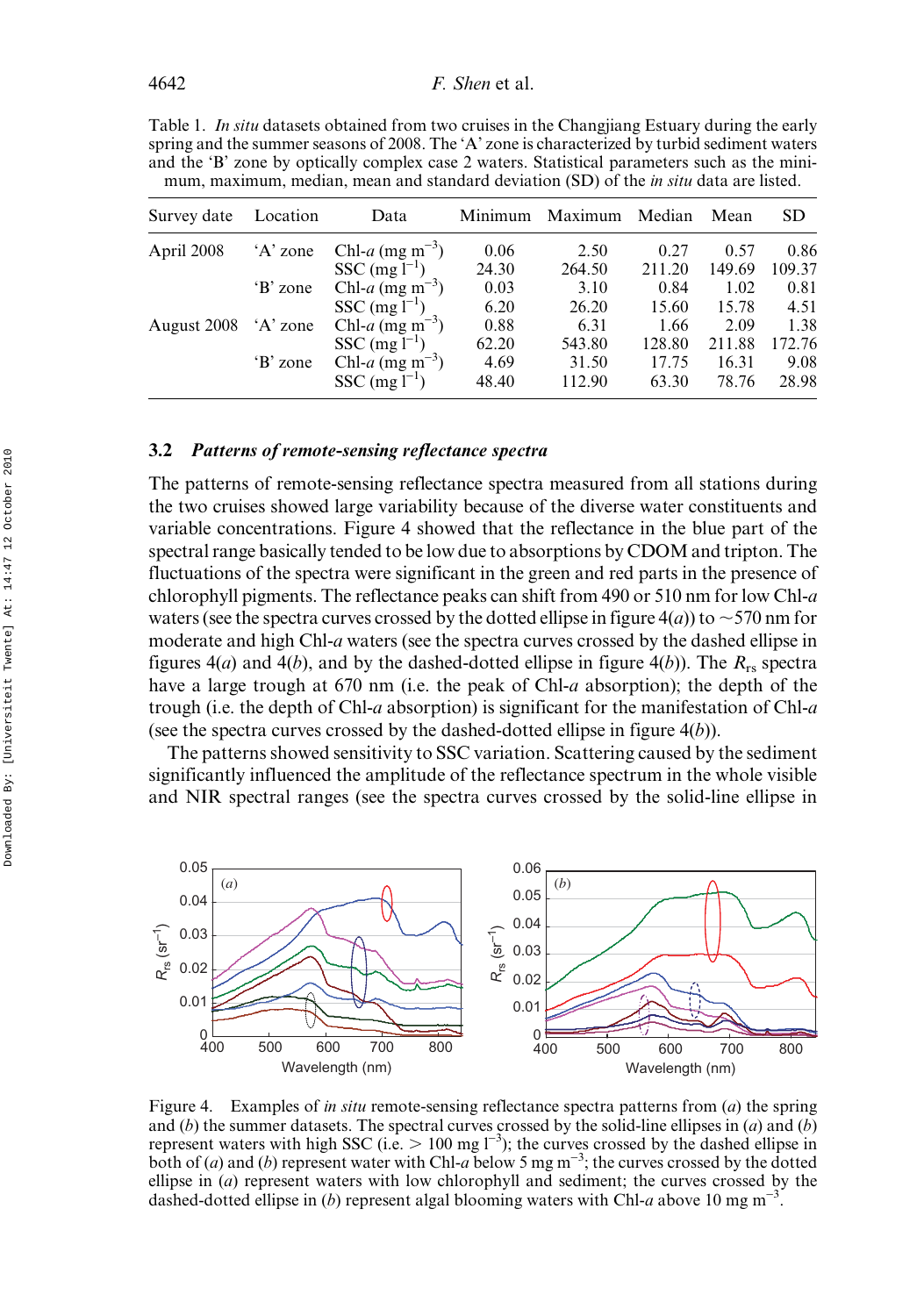figures  $4(a)$  and  $4(b)$ ). The increased  $R_{rs}$  due to scattering by the sediment thus masked the fluctuations in the green and red parts. Therefore, it was difficult to identify chlorophyll in the sediment-laden waters. Overestimation in predicted chlorophyll concentrations can happen for samples with high SSCs (Gitelson *et al.* 2008).

#### 3.3 SCI algorithm

Figures 5(*a*) and 5(*b*) show that the triangle points ( $H_{\text{chl}}$  versus *in situ* Chl-*a*) are linearly distributed.  $H_{\text{chl}}$  has a stronger linear regressive relationship with the in situ Chl-a at  $R^2 = 0.86$  (correlation coefficient square) and  $n = 23$  (the number of data samples), compared with that of FLH (employed wavebands: 665, 681 and 709 nm). Therefore, the function  $H_{\text{ch}}$  can be expressed as:

$$
H_{\rm chl} = \alpha_1 C_{\rm chl} + \beta_1, \tag{6}
$$

where  $C_{\text{ch1}}$  stands for Chl-a and  $\alpha_1$  and  $\beta_1$  are fitting constants. The square points (FLH versus Chl-a) are dispersedly distributed. There is no applicable functional relationship for both in this case.

The relationship between  $H_{\Delta}$  and Chl-a was not predicted.  $H_{\Delta}$  could possibly be affected by both sediment and phytoplankton pigments. A negative logarithmic function fits the relationship between  $H_{\Delta}$  and Chl-a, and can be expressed as:

$$
H_{\Delta} = -\alpha_2 \ln C_{\text{chl}} + \beta_2,\tag{7}
$$

where the parameters  $\alpha_2$  and  $\beta_2$  are fitting constants. Figures 5(c) and 5(d) show the logarithmic regressions of  $H_{\Delta}$  and Chl-a, where the regressive Chl-a from equation (6), instead of in situ Chl-a, is employed to reduce uncertainty.

The negative logarithmic function seems reasonable. Because of the presence of lots of sediment particles in highly turbid waters, it is hard for incident sunlight to penetrate the water body, and phytoplankton grows slowly because of the lack of light energy; this causes a decrease in phytoplankton biomass relative to that in lowturbid waters.

Because  $H_{\text{chl}}$  and  $H_{\Delta}$  are both a function of Chl-a, we conclude that the SCI, a compounding index of both  $H_{\text{chl}}$  and  $H_{\Delta}$ , could also be a function of Chl-*a*. A quadratic polynomial function best fits the relationship between the SCI and Chl-a; this is:

$$
SCI = \alpha_0 + \alpha_{11}C_{\text{ch1}} + \alpha_{22}C_{\text{ch1}}^2,
$$
\n(8)

where the parameters  $\alpha_0$ ,  $\alpha_{11}$  and  $\alpha_{22}$  are fitting constants. Figures 5(e) and 5(f) show a quadratic polynomial regression between SCI and in situ Chl-a, respectively from the two datasets. It is evident in figures  $5(e)$  or  $5(f)$  that the SCI is better related to the Chla, with an improved correlation. As used for retrieval, the  $H_{ch}$  linear model,  $H_{\Delta}$ logarithmic model and SCI quadratic polynomial model are illustrated in figures  $5(g)$ and 5(h) for the two corresponding datasets. Mathematical expressions of the SCI functions corresponding to the spring and summer datasets are listed in table 2.

# 3.4 Algorithm performance

The SCI algorithm for Chl-a estimation was performed for the MERIS images of water-leaving radiance reflectance, which was produced by the C2P. The resultant Chl-a derived from the MERIS FR image on 25 April 2008 and from the MERIS RR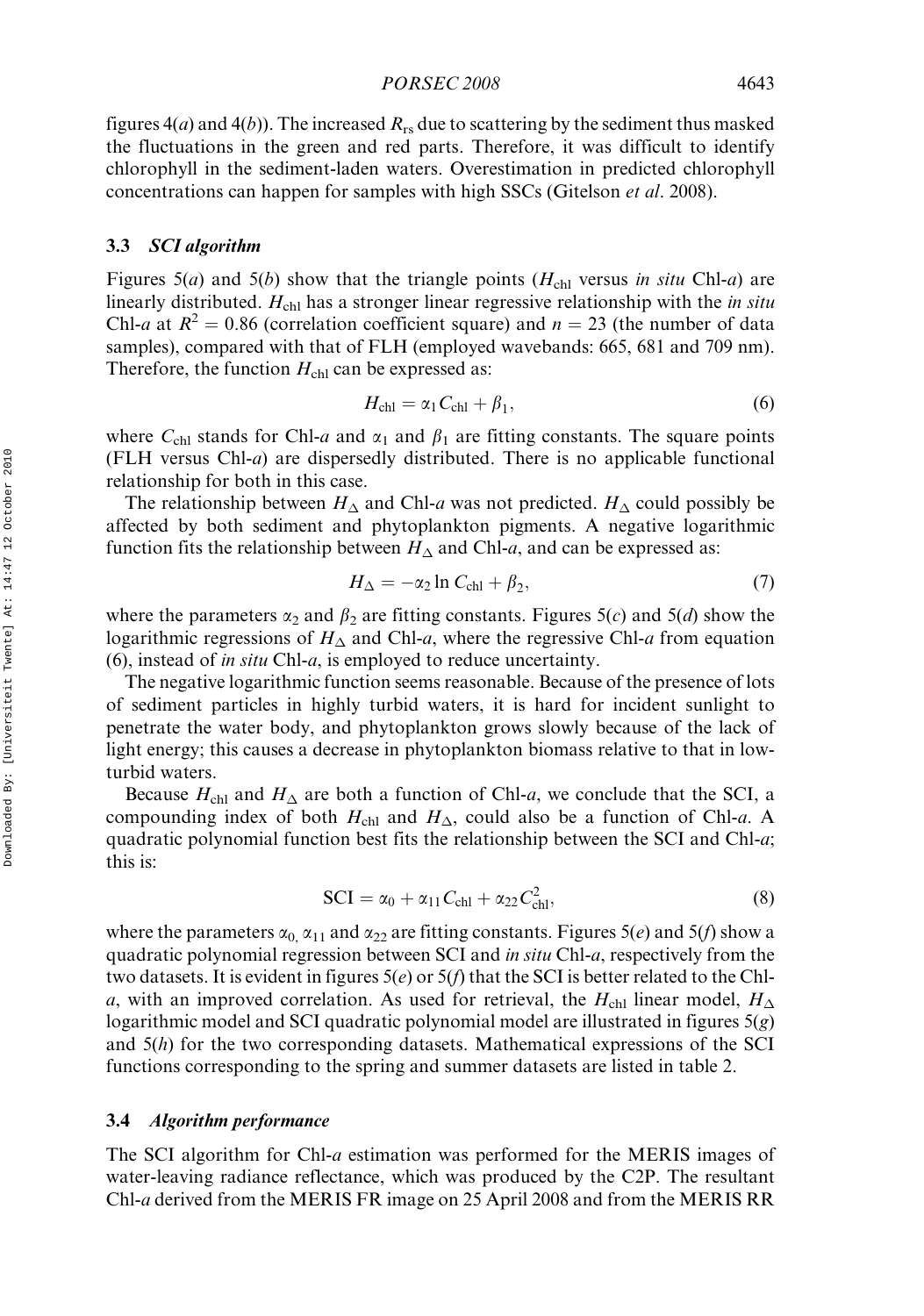

Figure 5. Modelling of  $H_{\text{chl}}$  verus Chl-a,  $H_{\Delta}$  versus Chl-a and SCI versus Chl-a. The linear regression of  $H_{\text{ch}}$  versus Chl-a is shown in (a) the spring and (b) the summer, where the triangle points denote  $H_{\text{ch}}$  versus Chl and the square points denote FLH versus Chl-a. The negative logarithmic regression of  $H_{\Delta}$  versus Chl-a is shown in (c) the spring and (d) the summer, where the regressive Chl-a (yield based on the linear model of  $H_{\text{ch}}$  versus Chl-a shown in (a) and (b)) was employed. The quadratic polynomial regression of SCI versus Chl- $a$  is shown in (e) the spring and (*f*) the summer. The  $H_{\rm chl}$  linear retrieval model,  $H_{\Delta}$  logarithmic retrieval model and SCI quadratic polynomial retrieval model are illustrated in  $(g)$  the spring dataset and  $(h)$  the summer dataset.

image on 5 August 2008 are shown in figure 6. The images correct for the overestimation of Chl- $a$  in the mouth of the estuary, especially in the maximum turbidity zone, caused by the effect of sediment in the waters. The distribution of the derived Chl-a in the MERIS images formed a linguiform-like belt from north to south,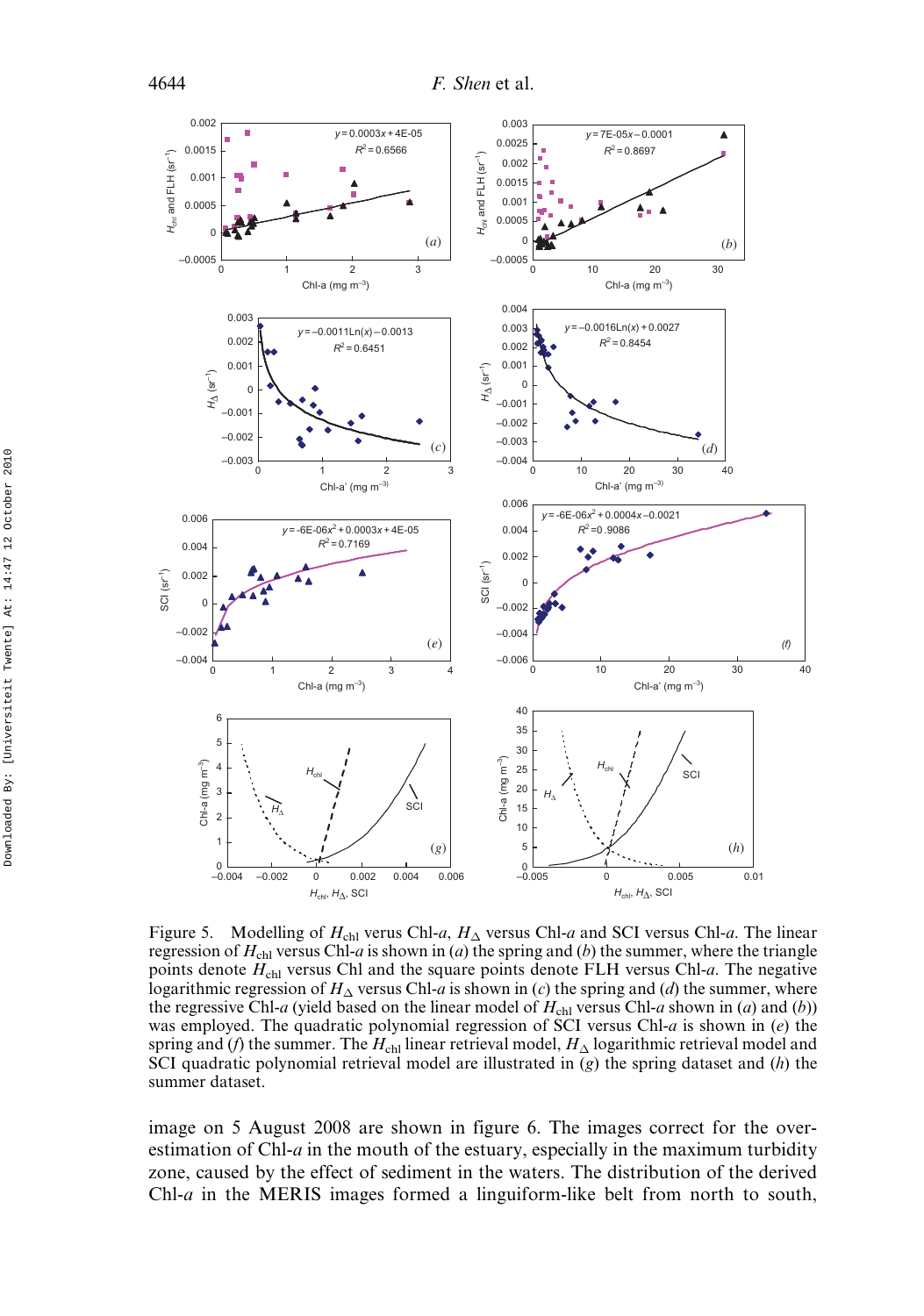| Table 2. Retrieval algorithms based on the SCI for estimation of chlorophyll-a concentrations |
|-----------------------------------------------------------------------------------------------|
| for both the summer and spring datasets.                                                      |

| Datasets        | Retrieval algorithms<br>(y: Chl- <i>a</i> in mg m <sup><math>-3</math></sup> ; x: SCI in sr <sup>-1</sup> ) |
|-----------------|-------------------------------------------------------------------------------------------------------------|
| From the spring | $y = 179378x^2 + 92.934x + 0.2736$                                                                          |
| From the summer | $y = 550383x^2 + 2769x + 4.3866$                                                                            |



Figure 6. Chlorophyll-a concentration retrieved by the SCI algorithm from the MERIS FR image on 25 April and the RR image on 8 August 2008.

offshore of the mouth, which was similar to, though more detailed than that from, the in situ survey illustrated in figure 2 and similar to the results from in situ observations by Zhu (2004). The belt zone is situated seaward of the turbidity front, where SSC was lower (i.e.  $\leq 100$  mg l<sup>-1</sup>) because of the deposition of a large amount of suspended sediment inside of the front riverwards. In addition, Chl- $a$  would sometimes be high in the belt zone because nutrients carried by the river plume reaching the zone would cause phytoplankton to flourish, given sufficient light. Seaward of the zone, nutrient concentrations decline, and the water is more saline, leading to a decrease in phytoplankton biomass.

#### 3.5 Comparison between in situ and MERIS-derived Chl-a

Figure 7 illustrates comparisons between *in situ* Chl-*a* and MERIS-SCI Chl-*a* (i.e. MERIS derived Chl-a by the SCI algorithm) and between in situ Chl-a and MERIS-C2P Chl-a (i.e. MERIS derived Chl-a by the C2P), for the spring and summer datasets respectively.

For the spring dataset, MERIS-SCI Chl-a versus in situ Chl-a (sampled on 24–30) April 2008 between 8:30 and 17:30 local time; the MERIS pass was at 10:07 on 25 April 2008) is shown in figure  $7(a)$ ; for the summer dataset, MERIS-SCI Chl-a versus in situ data (sampled on 5 August 2008 between 8:30 and 17:30 local time; the MERIS pass was at 10:01 on the same day) is shown in figure  $7(b)$ . The root mean square errors (RMSEs) for the *in situ* Chl-*a* versus the MERIS-SCI Chl-*a* and MERIS-C2P Chl-a were calculated (see table 3). The Chl-a values improved when the SCI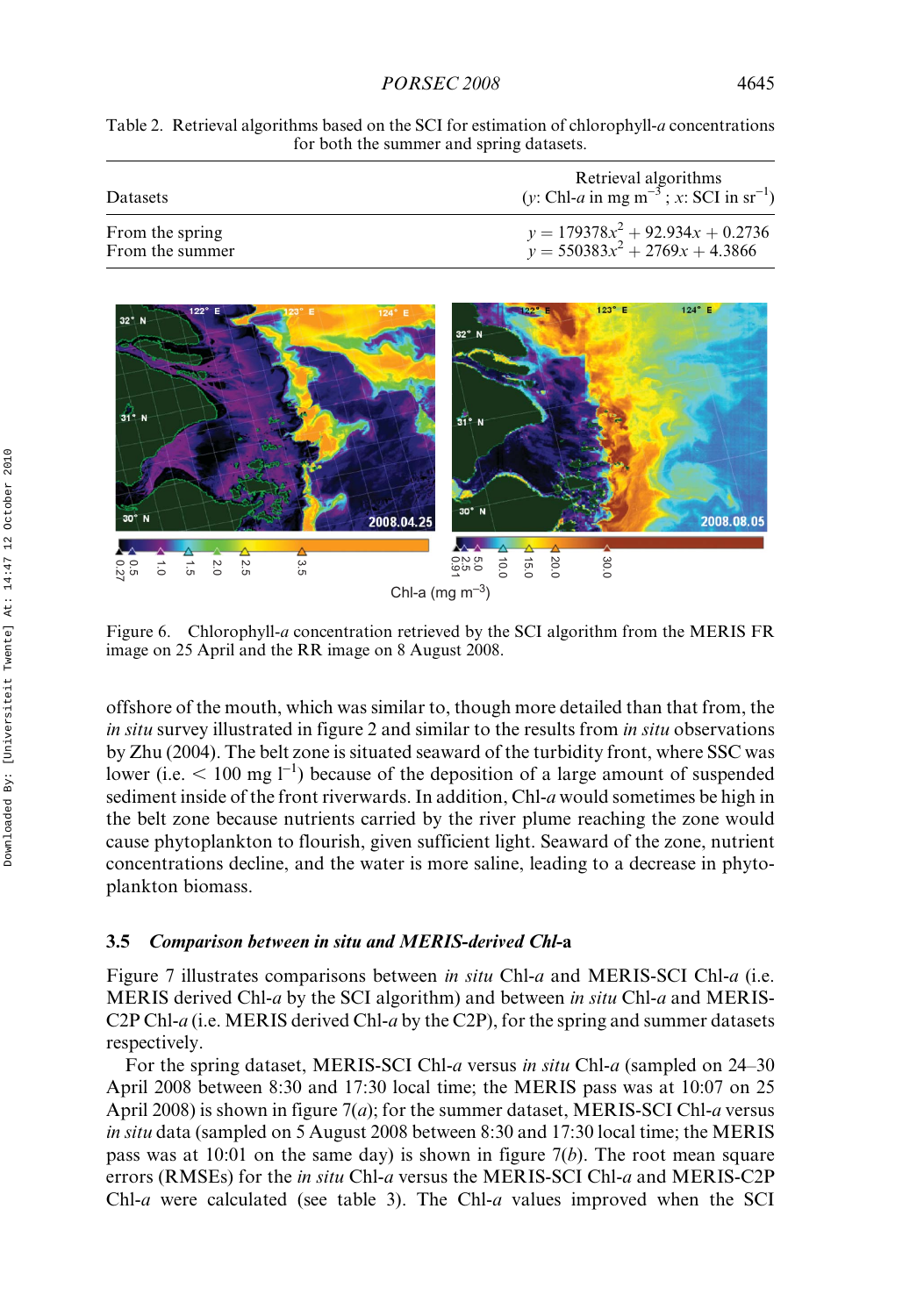

Figure 7. In situ Chl-a versus derived Chl-a. Filled squares denote in situ Chl-a versus MERIS-SCI Chl-a (MERIS derived Chl-a by the SCI algorithm). Open squares denote in situ Chl-a versus MERIS-C2P Chl-a (MERIS derived Chl-a by the C2P). The *in situ* dataset in (a) was sampled on 24–30 April 2008 between 8:30 and 17:30 local time (MERIS pass was at 10:07 on 25 April 2008) during the spring cruise. The *in situ* dataset in  $(b)$  was sampled on 5 August 2008 between 8:30 and 17:30 of local time (MERIS pass was at 10:01 on the same day) during the summer cruise.

Table 3. Root mean square errors (RMSEs) between in situ and MERIS-derived Chl-a. The derived Chl-a values were produced by the C2P and the SCI algorithm. The *in situ* datasets were from the spring and summer cruises.

| Datasets        | RMSE in Chl- $a$ (mg m <sup>-3</sup> )<br>with the C <sub>2</sub> P | RMSE in Chl- $a$ (mg m <sup>-3</sup> )<br>with the SCI algorithm |
|-----------------|---------------------------------------------------------------------|------------------------------------------------------------------|
| From the spring | 7.82                                                                | 0.86                                                             |
| From the summer | 6.44                                                                | 2.87                                                             |

algorithm was used. The differences between the in situ Chl-a versus the MERIS-SCI Chl-a can be attributed to the high variability in the sediment loads and phytoplankton dynamics in the Changjiang Estuary; this causes bias between *in situ* and satellite samplings. The MERIS-C2P Chl-a was mostly overestimated, especially in the case of low Chl-a combined with high SSC, which may be an exceptional application of the C2P algorithm.

# 4. Discussion

# 4.1 Chl-a variability

The Changjiang Estuary is a very productive and resource-rich aquatic ecosystem (Ning *et al.* 2004). However, because of the limitation of sunlight penetrating the highly turbid sediment-laden waters, the Chl-a values are generally lower than 5 mg  $m^{-3}$  in the mouth. The Chl-a concentration will increase rapidly when the SSC decreases offshore of the mouth. In addition, low temperatures during the early spring in this area are also a limiting factor for Chl-a increase. Seasonal considerations are important when analysing the relationships between nutrient inputs from the Changjiang River and the response of the coastal phytoplankton communities (Zhou *et al.* 2008). The *in situ* Chl-*a* values from the spring cruise were an order of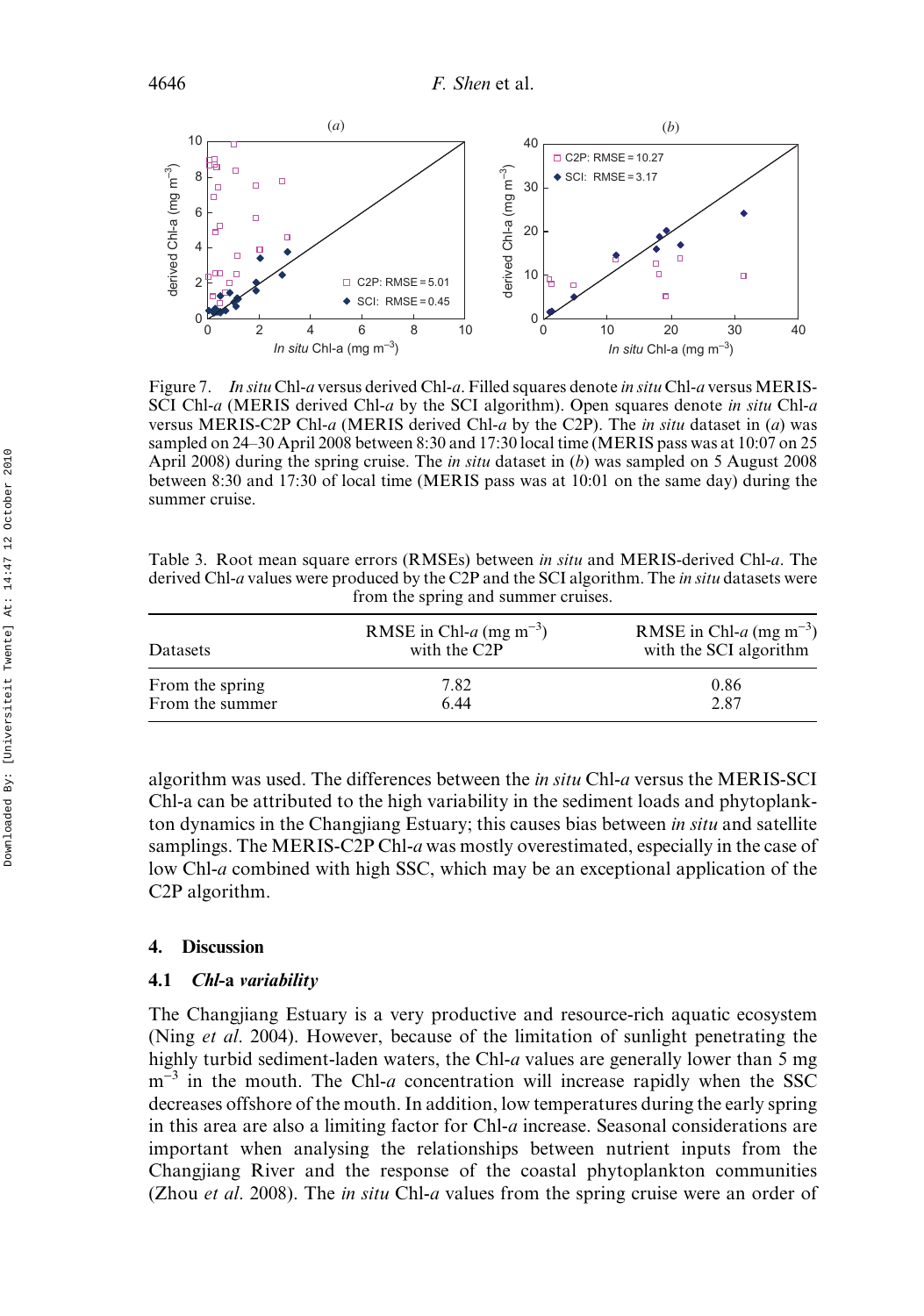magnitude lower than those from the summer cruise. The high *in situ* Chl-*a* levels were spatially distributed in the region between the turbidity front and the riverine plume front; these high levels correspond with the moving fronts. In the dry season (e.g. from January to April), the fronts move riverwards from the decrease in river discharges; in the wet season (e.g. from June to October), the fronts move seawards from increased discharges (Chen *et al.* 1988).

#### 4.2 SCI algorithm

The proposed SCI is a compound index of two indicators,  $H_{\text{chl}}$  and  $H_{\Delta}$ .  $H_{\text{chl}}$  has a stronger linear regression with Chl-*a* than  $H_\Delta$  does. It can be negative if  $R_{\rm rs}$  at 665 nm is above the baseline. This indicates that Chl-a may be low, such that the  $R_{rs}$  spectrum is not characterized by chlorophyll pigments; alternatively, the SSC may be so high that the  $R_{rs}$  spectrum is affected more strongly by the presence of sediment. High scattering from sediment could impair or mask the absorption dip in the  $R_{rs}$  spectrum.

In addition to the increase in the SSC in turbid sediment-laden waters, the  $R_{rs}$ amplitude can be enhanced in the whole spectral range. The increase in  $R_{rs}$  is better detected within the spectral range where absorption is at its minimum (Morel and Bélanger 2006). Morel and Bélanger (2006) proposed that the green part of the spectrum (around 560 nm), *a priori*, is the best candidate for detection of the enhancement; however, in this case,  $R_{rs}$  at MERIS band 620 nm is more sensitive to the variation in moderate SSC values ranging from 20 to 80 mg  $l^{-1}$  (Shen *et al.* in press). Thus, it is a promising candidate for detecting SSC variations.  $H_{\Delta}$  has a negative logarithmic relationship with Chl-a, and it can be negative if  $R_{rs}$  at 620 nm is below the baseline, i.e. the opposite to  $H_{\text{chl}}$ . This indicates that the Chl-a level is high, and the effect of sediment on  $R_{rs}$  is smaller. Once the SSC increases, the  $R_{rs}$  at 620 nm would surpass the baseline and  $H_{\Delta}$  would be positive.

Four MERIS bands were included in the calculations of  $H_{\text{chl}}$  and  $H_{\Delta}$ .  $H_{\text{chl}}$ (employed wavebands: 665, 620 and 681 nm) and  $H_{\Delta}$  (employed wavebands: 620, 560 and 681 nm) versus Chl-a have the best fitting regressive functions compared with other MERIS bands. The fit may be improved by more elaborate satellite channels for use in this algorithm.

FLH as an index of Chl-a can be applied to satellite estimation of Chl-a (Gower et al. 1999, Gower and Borstad 2004). Because it seems that FLH (employed wavebands: 665, 681 and 709 nm) has a poor-fit relationship with Chl-a in this case (i.e. no function of FLH versus the Chl-a has been found for this case), the SCI could instead be a potential proxy of Chl-a for turbid sediment-laden waters.

The SCI was designed to be able to extract the Chl-a spectral features and not the sediment influences, so that it would be sensitive to Chl- $a$  variation. A quadratic polynomial function best fitting the relationship of the SCI versus Chl- $a$  was performed on the MERIS image, with the water-leaving radiance reflectance generated by the C2P. Because of the large difference in the Chl-a ranges that resulted from the seasonal shifts, regressions of the SCI versus Chl-a were applied to the two corresponding MERIS images from the 25 April and 5 August 2008. As a result, the overestimation of Chl-a for the turbid sediment-laden waters was corrected. The MERIS-SCI Chl-a distribution had a stronger fit with the *in situ* observations, as seen by comparing figures 6 and 2. In conclusion, the SCI algorithm can improve the Chl-a estimate for moderate or high SSC in turbid waters.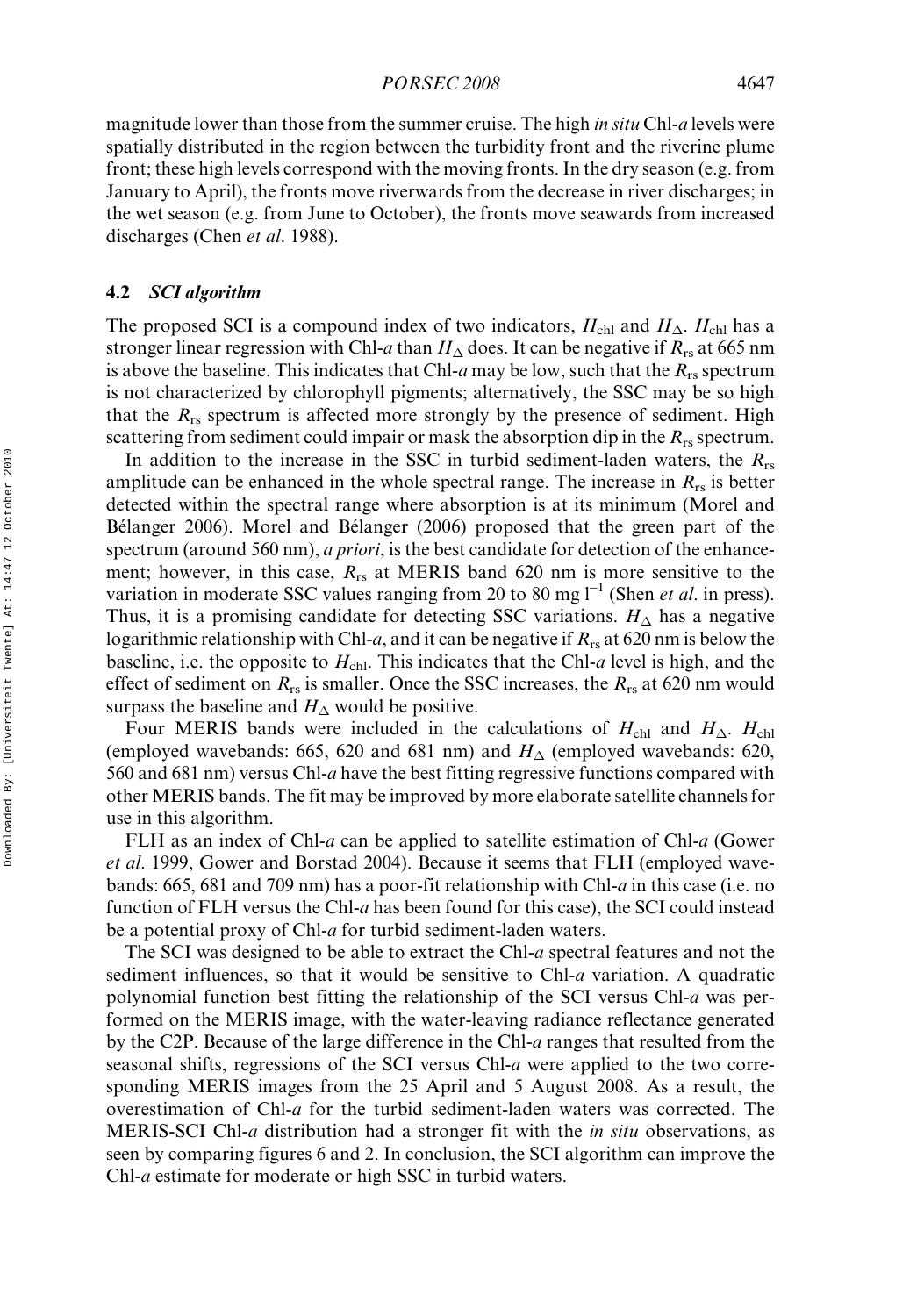Although the SCI algorithm for use in the MERIS estimation of Chl-a is promising for turbid sediment-laden waters, it has its limitations; the algorithm is primarily dependent on *in situ* data. For the evaluation and validation of the algorithm, a large number of match-ups between concurrent *in situ* and satellite data would be useful. However, it is difficult to obtain large numbers of such match-ups for the Changjiang Estuary and coast because of the frequent cloud coverage over the area. Moreover, the high variability in the SSC and Chl-a distributions in the estuary and on the coast prevent the results of the in situ samplings from agreeing with those from instantaneous satellite samplings. In addition, the accuracy of MERIS-SCI Chl-a is strongly influenced by atmospheric correction. However, atmospheric correction for highly turbid waters is problematic (Doxaran et al. 2009). This should be addressed in future work.

#### 5. Conclusion

In this paper, we have developed a new indictor for Chl-a estimation of turbid sediment-laden waters. The aim was to enhance the derivation of Chl- $a$  in the presence of moderate or high concentrations of suspended sediment. A new indicator, the SCI, improved the Chl-a estimation of turbid waters, compared with the well-established FLH. The SCI was then related to the actual concentration of Chl-a via regression analysis. The results showed that the relationship between the SCI and the Chl-a was quadratic, i.e. not linear. The method was able to derive reliable values of Chl-a for waters in the estuary, with SSC above 100 mg  $I^{-1}$ . The proposed method derived spatially realistic patterns of Chl-a distribution from MERIS images, which were a close fit with in situ observations.

# Acknowledgements

This study was supported by the National Natural Science Foundation of China (no. 40871165). The field campaigns were supported by the Creative Research Groups of China from the NSFC (no. 40721004) and the SKLEC grants (2008KYYW04, 2008KYYW07). The authors are grateful to the young scientists and graduate students of SKLEC for assistance with the *in situ* measurements and sampling during the two surveys. Thanks to the European Space Agency (ESA) for providing MERIS data via the support of the ESA approved Cat-1 project (id 4359). We are grateful to two anonymous reviewers for their helpful comments and suggestions.

#### References

- CANNIZZARO, J.P. and CARDER, K.L., 2006, Estimating chlorophyll a concentrations from remote-sensing reflectance in optically shallow waters. Remote Sensing of Environment, 101, pp. 13–24.
- CARDER, K.L., REINERSMAN, P.H., CHEN, R.F. and MULLER-KARGER, F., 1993, AVIRIS calibration and application in coastal oceanic environments. Remote Sensing of Environment, 44, pp. 205–216.
- CHEN, J.Y., SHEN, H.T. and YUN, C.X., 1988, Dynamic Processes and Morphological Evolution of Yangtze Estuary (Shanghai, China: Shanghai Science and Technology Press) [in Chinese, with English summary].
- DALL'OLMO, G. and GITELSON, A.A., 2005, Effect of bio-optical parameter variability on the remote estimation of chlorophyll-a concentration in turbid productive waters: experimental results. *Applied Optics*, **44**, pp. 412–422.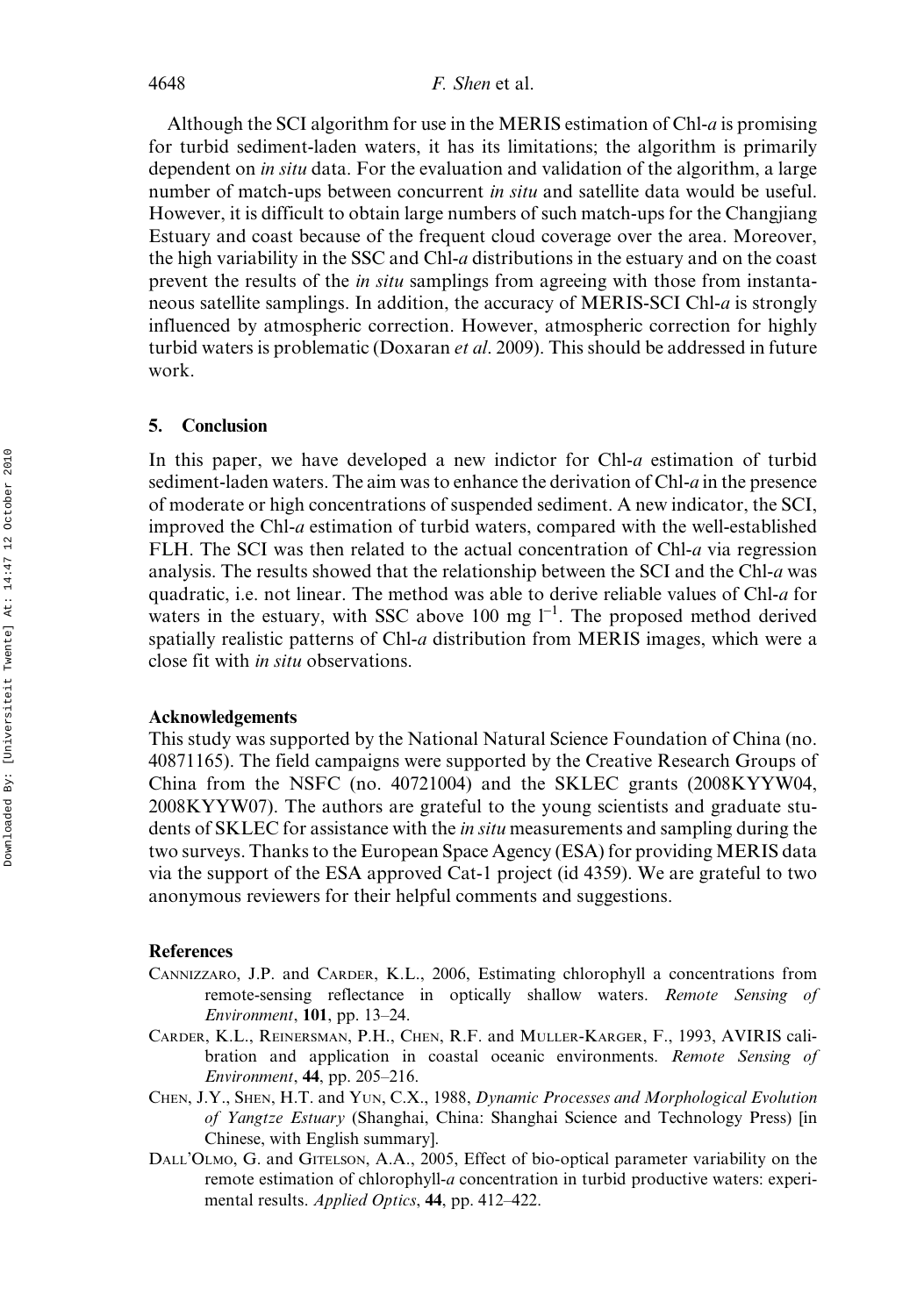- DALL'OLMO, G. and GITELSON, A.A., 2006, Effect of bio-optical parameter variability and uncertainties in reflectance measurements on the remote estimation of chlorophyll-a concentration in turbid productive waters: modeling results. Applied Optics, 45, pp. 3577–3592.
- DASGUPTA, S., SINGH, R.P. and KAFATOS, M., 2009, Comparison of global chlorophyll concentrations using MODIS data. Advances in Space Research, 43, pp. 1090–1100.
- DOERFFER, R. and SCHILLER, H., 2007, The MERIS case 2 water algorithm. International Journal of Remote Sensing, 28, pp. 517–535.
- DOERFFER, R. and SCHILLER, H., 2008, MERIS Regional Coastal and Lake Case 2 Water Project – Atmospheric Correction ATBD. GKSS Research Center 21502 Geesthacht Version 1.0, 18 May 2008.
- DOXARAN, D., FROIDEFOND, J.M., CASTAING, P. and BABIN, M., 2009, Dynamics of the turbidity maximum zone in a macrotidal estuary (the Gironde, France): observations from field and MODIS satellite data. Estuarine, Coastal and Shelf Science, 81, pp. 321–332.
- GAO, X. and SONG J., 2005, Phytoplankton distributions and their relationship with the environment in the Changjiang Estuary, China. Marine Pollution Bulletin, 50, pp. 327–335.
- GITELSON, A.A., SCHALLES, J.F. and HLADIK, C.M., 2007, Remote chlorophyll-a retrieval in turbid, productive estuaries: Chesapeake Bay case study. Remote Sensing of Environment, 109, pp. 464–472.
- GITELSON, A.A., DALL'OLMO, G., MOSES, W., RUNDQUIST, D.C., BARROW, T., FISHER, T.R., GURLIN, D. and HOLZ, J., 2008, A simple semi-analytical model for remote estimation of chlorophyll-a in turbid waters: validation. Remote Sensing of Environment, 112, pp. 3582–3593.
- GONS, H.J., AUER, M.T. and EFFLER, S.W., 2008, MERIS satellite chlorophyll mapping of oligotrophic and eutrophic waters in the Laurentian Great Lakes. Remote Sensing of Environment, 112, pp. 4098–4106.
- GOWER, J.F.R. and BORSTAD, G.A., 2004, On the potential of MODIS and MERIS for imaging chlorophyll fluorescence from space. International Journal of Remote Sensing, 25, 1459–1464.
- GOWER, J.F.R., DOERFFER, R. and BORSTAD, G.A., 1999, Interpretation of the 685 nm peak in water leaving radiance in terms of fluorescence, absorption and scattering, and its observation by MERIS. International Journal of Remote Sensing, 20, pp. 1771-1786.
- HE, Q., YUN, C.X. and SHI, F.R., 1999, Remote sensing analysis for suspended sediment concentration in water surface layer in Yangtze River estuary. Progress in Natural Science, 9, pp. 160–164 (in Chinese, with English abstract).
- INTERNATIONAL OCEAN-COLOUR COORDINATING GROUP (IOCCG), 2000, Remote Sensing of Ocean Color in Coastal, and Other Optically-Complex, Waters, S. Sathyendranath (Ed.). Reports of the IOCCG Group, No. 3, Dartmouth, Canada.
- INTERNATIONAL OCEAN-COLOUR COORDINATING GROUP (IOCCG), 2006, Remote Sensing of Inherent Optical Properties: Fundamentals, Tests of Algorithms, and Applications, Z.-P. Lee (Ed.). Reports of the IOCCG, No. 5, Dartmouth, Canada.
- JOINT GLOBAL OCEAN FLUX STUDY (JGOFS), 1998, Standard Protocol for Measurement of Chlorophyll. Available online at: http://ocean.stanford.edu/cal/.
- KOMICK, N.M., COSTA, M.P.F. and GOWER, J., 2009, Bio-optical algorithm evaluation for MODIS for western Canada coastal waters: an exploratory approach using in situ reflectance. Remote Sensing of Environment, 113, pp. 794–804.
- KONG, Y.Z., DING, P.X., HE, S.L., HE, C. and XIAO, W.J., 2006, Analysis of spatial and temporal variation characteristics of suspended sediment concentration in the Changjiang River Estuary and adjacent sea area. Advances in Marine Science, 24, pp. 446–454 (in Chinese with English abstract).